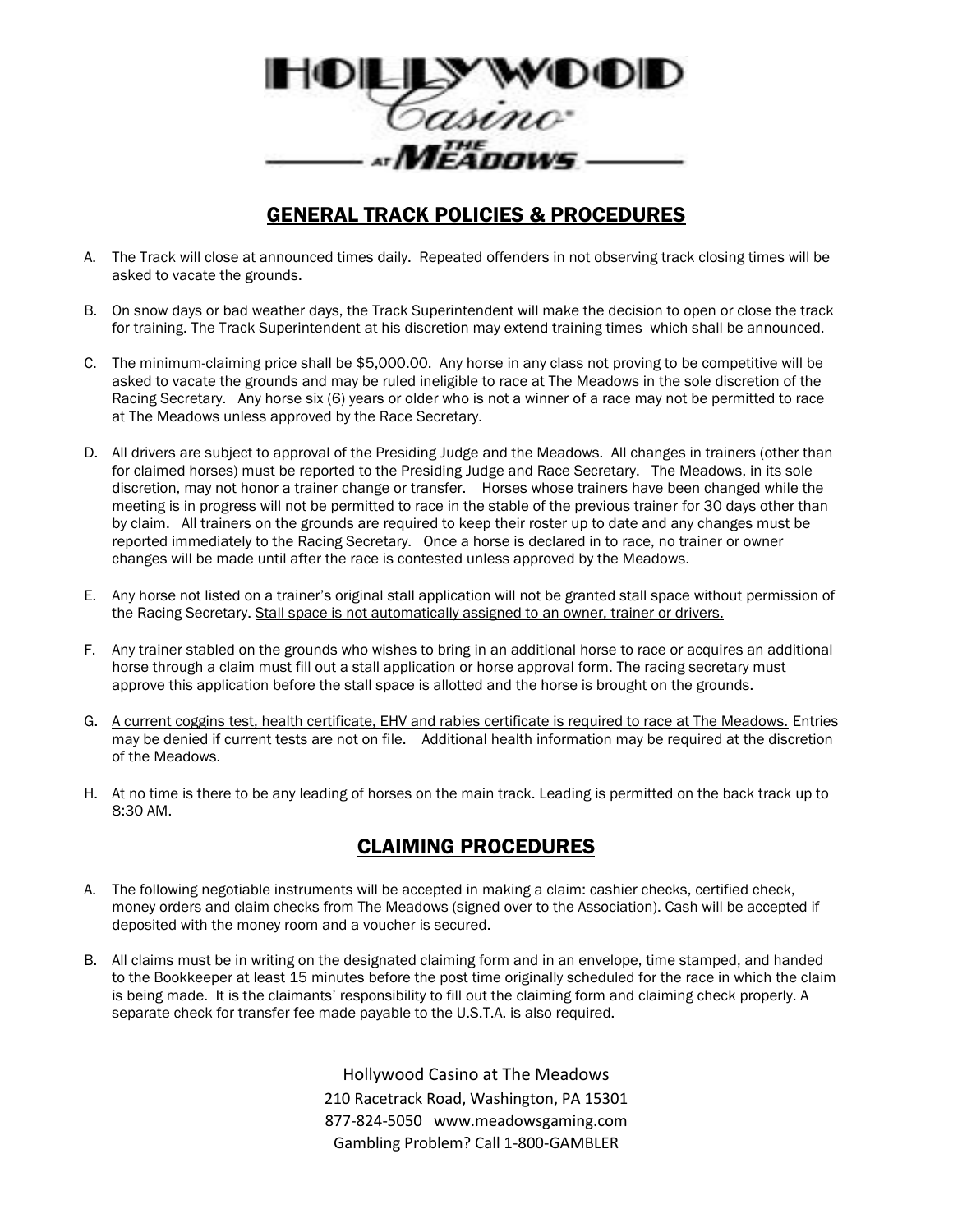

- C. Any trainer or owner that chooses to race a claimed horse prior to the result of the testing procedure of the P.H.R.C. shall forfeit any claim to return that said horse.
- D. Owners and trainers are only eligible to claim a horse from a race at The Meadows if they both meet any of the criteria below:
	- 1. Both the Owner and Trainer are assigned stalls and stable horses at The Meadows in the current calendar year; or,
	- 2. Both the Owner and Trainer have both raced at least five (5) horses in the current calendar year at the Meadows; or, (Only Parimutuel Races Considered)
	- 3. Both the Owner and Trainer have not met the minimum requirements of 1 or 2 above but lost a horse racing at the Meadows to a claim in the current calendar year. In this situation said owner and/or trainer may claim a horse to replace the horse which was claimed from them during the current calendar year.

### SHIP-IN POLICY

- A. Racing applications and horse approval forms must be filled out in full and approved by the Racing Secretary and/or Director of Racing before ship-in privileges will be granted.
- B. Trainers or their authorized personnel must provide security with proper identification and show a valid Health Certificate and any other required documentation for horses when entering or leaving the backstretch area.
- C. The Meadows may restrict or eliminate ship ins for training on certain days at its sole discretion.

### TRACK RULES

- 1. Anyone warming-up horses on the track at least one (1) hour prior to post time of the first race must be in full colors.
- 2. All drivers must be dressed neatly with clean colors, white trousers and clips.
- 3. All Drivers are required to be signed in and physically present in the paddock at least 30 minutes prior to their first scheduled drive and may not leave unless approved by the Judges. Upon returning to the paddock a driver must sign in and be subject to pre-race testing as directed by the PHRC.
- 4. When rain jackets are necessary, either regular colors, rain jackets or transparent jackets worn over colors will be used.
- 5. Objections must be reported to the Patrol Judge in the starting gate immediately after the race and before dismounting.
- 6. In case of a WIN photo, all horses involved in the photo finish must remain on the track. All others should return to the paddock and remain there until the race is declared official.

Hollywood Casino at The Meadows 210 Racetrack Road, Washington, PA 15301 877-824-5050 www.meadowsgaming.com Gambling Problem? Call 1-800-GAMBLER